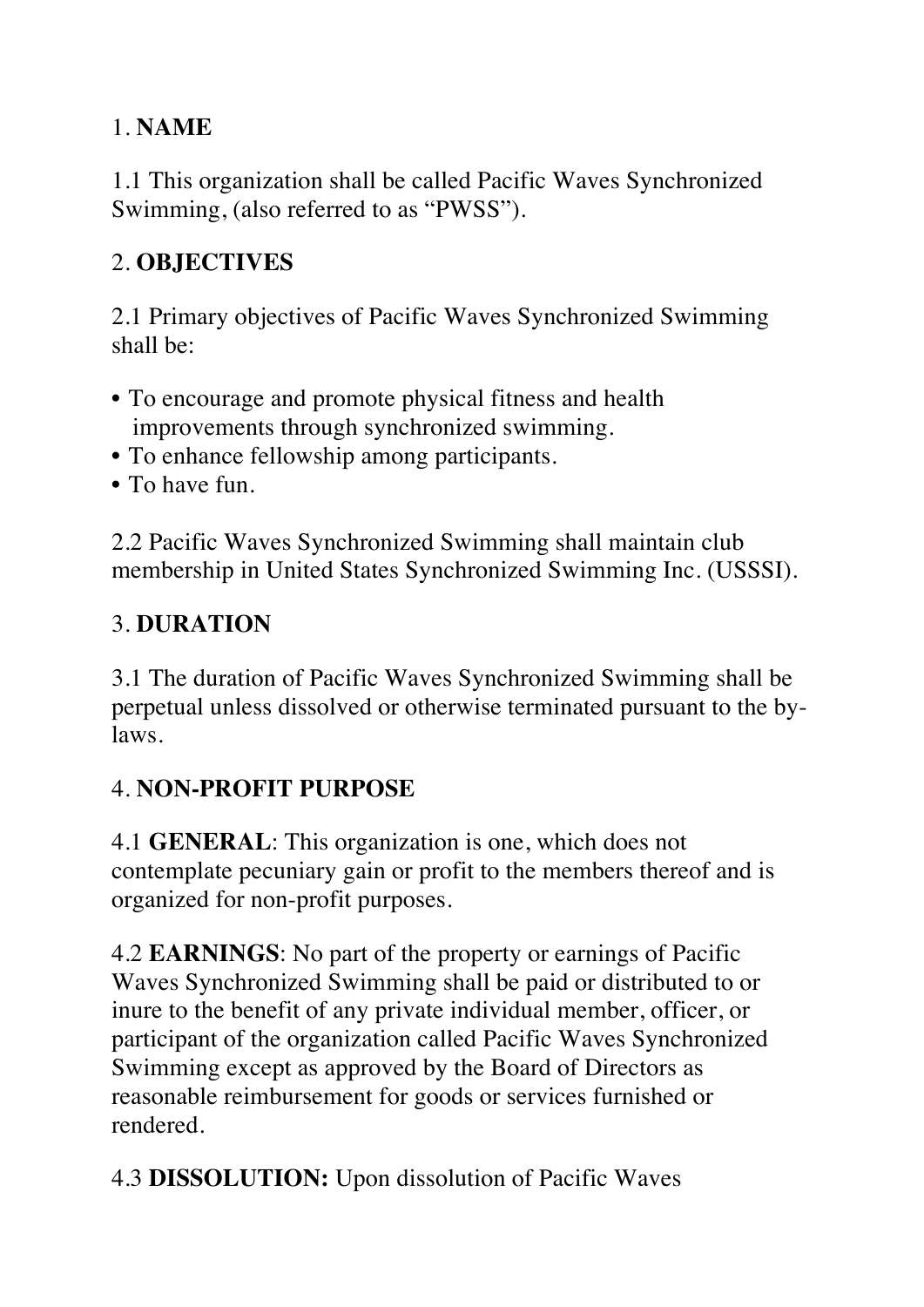Synchronized Swimming, any remaining assets and obligations of Pacific Waves Synchronized Swimming shall be transferred to the successor organization, if any, established to assume the function of Pacific Waves Synchronized Swimming, and if there be no successor, any remaining assets after payment of the obligations of Pacific Waves Synchronized Swimming, shall not inure to the benefit of any private individual or corporation, but shall be distributed to another synchronized swimming organization, or if none exists, then to another organization operated exclusively for charitable or educational purposes.

5. **MEMBERSHIP**: All parents or guardians of swimmers affiliated with Pacific Waves Synchronized Swimming are members of this corporation. All other persons interested in promoting the objectives of this corporation are eligible to apply to the Board of Directors for membership, and after acceptance by majority vote of the directors shall become members. There shall be no discrimination as to race, creed, or sex.

5.1 **CLASSES OF MEMBERS**: The following classes of membership shall be recognized in Pacific Waves Synchronized Swimming:

A. **ATHLETE MEMBERS**: All athletes shall be registered with United States Synchronized Swimming, Inc. All athlete members shall list their affiliation as Pacific Waves Synchronized Swimming or be in the process of transferring their affiliation to Pacific Waves Synchronized Swimming.

B. **PARENT/GUARDIAN MEMBERS**: All parents or legal guardians of athlete members who are in good standing with Pacific Waves Synchronized Swimming shall be parent/guardian members.

C. **COACH MEMBERS**: All coaches of Pacific Waves Synchronized Swimming shall be coach members. Coach members may be on the Board of Directors if elected as either an officer or as an at-large representative. Coach members are welcome at any general membership meetings, but shall have no voting privileges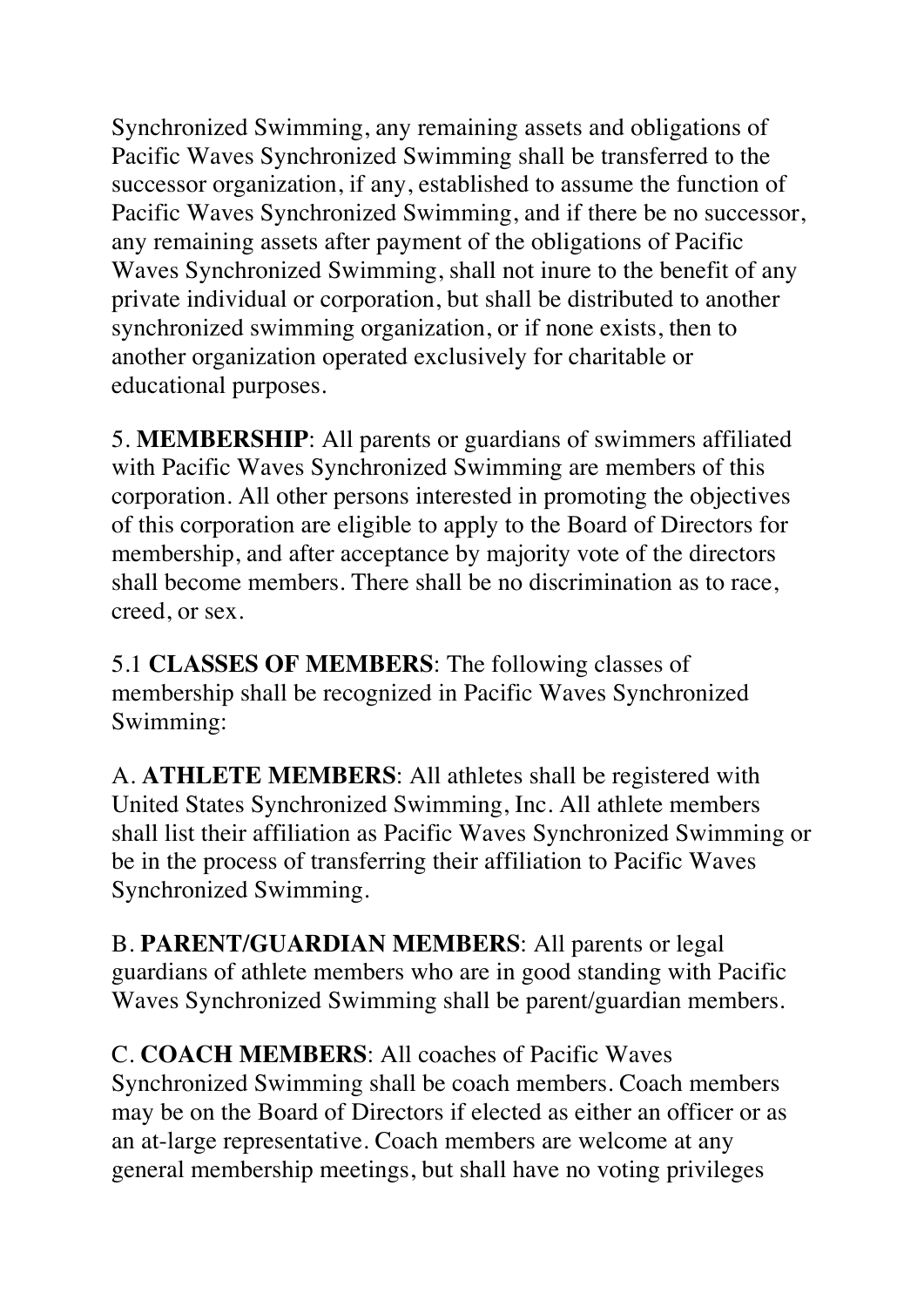unless already a member under B.

D. **AFFILIATE MEMBERS**: Any persons not listed in A., B., or C. who wish to contribute to the activities of Pacific Waves Synchronized Swimming may be affiliate members. Such members are welcome at any Board of Directors meeting or general membership meetings, but shall have no voting privileges.

5.2 **FEES:** Fees shall be proposed by the Board of Directors and reviewed on a regular basis. Fees shall be adopted at general membership meetings.

5.3 **CODE OF ETHICS**: All members of Pacific Waves Synchronized Swimming shall conduct themselves in conformance with the Code of Conduct and Code of Ethics as defined in the current Official Rules of United States Synchronized Swimming, Inc.

#### 6. **BOARD OF DIRECTORS**

6.1 The affairs of Pacific Waves Synchronized Swimming shall be managed and directed by a Board of Directors numbering seven (7). The board shall consist of the president, vice president, secretary, and treasurer of Pacific Waves Synchronized Swimming, and three atlarge representatives. All members of the Board of Directors must be athlete members, parent/guardian members, or coach members of Pacific Waves Synchronized Swimming. All members of the Board of Directors must be at least 18 years of age.

6.2 None of the members of the Board of Directors shall receive any compensation for his or her services as such.

6.3 To the full extent of the Washington Non-Profit Corporations Act (RCW 23B.8.320), as it exists on the date hereof or may hereafter be amended, permits the limitations or elimination of the liability of trustees or directors, a director of this corporation shall not be liable to this corporation or its members for monetary damages for his or her acts or omissions as a director. Any amendment to or repeal of this article shall not adversely affect any right or protection of a director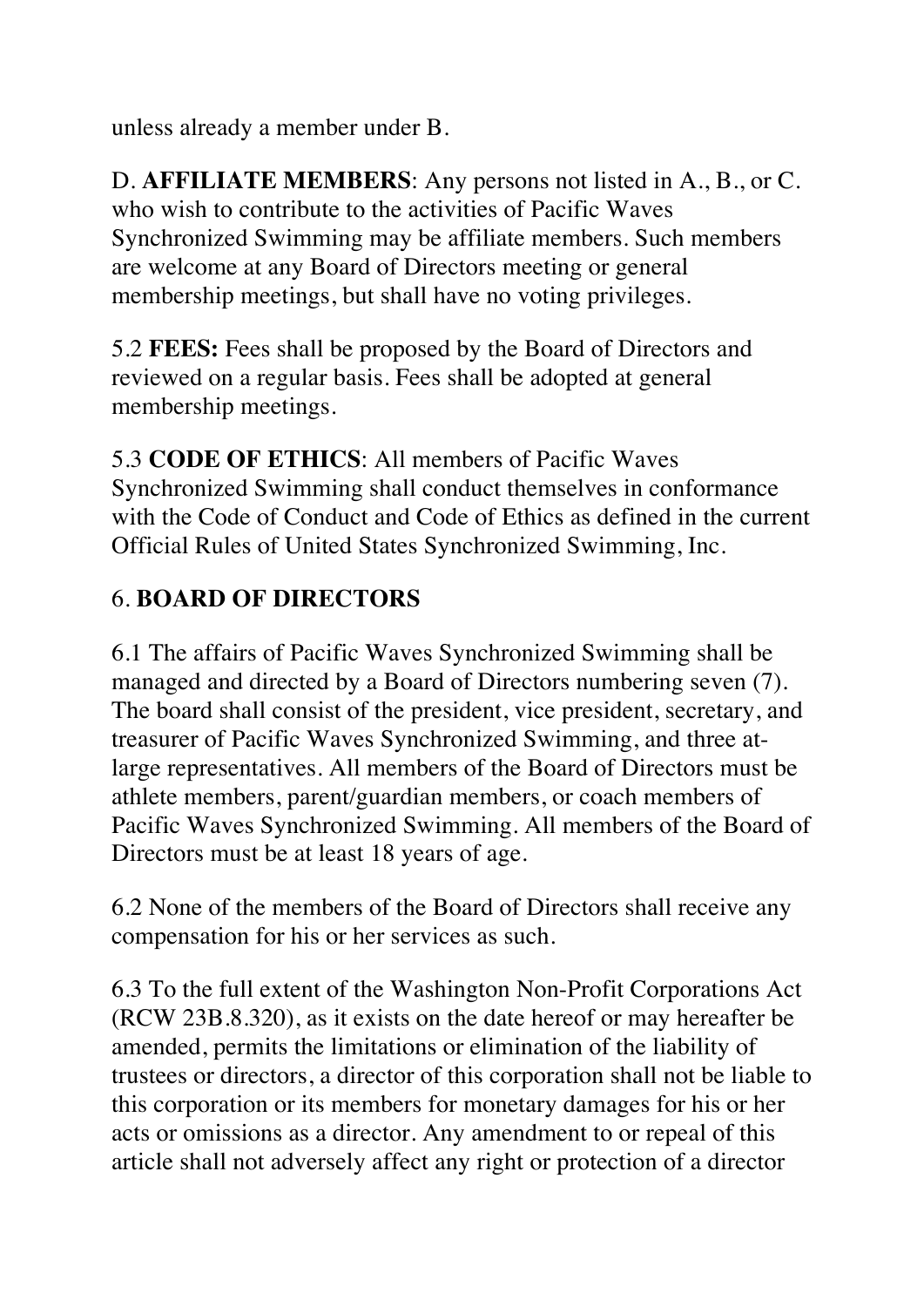of the corporation for or with respect to any acts or omissions of such director occurring prior to such amendment or repeal. This shall not eliminate or limit the liability of a director for acts or omissions that involve intentional misconduct or a knowing violation of the law, for illegal distributions or loans, or for any transaction, conflict of interest, or act from which a director will directly receive benefit in money, property or services to which a director is not legally entitled. This amendment shall not limit or eliminate acts or omissions prior to the date of amendment.

6.4 Any board member may be removed without cause, following a two-thirds vote of a quorum by the general membership, or a twothirds vote by a quorum of the board of directors, at any regular or special meeting.

6.5 **DUTIES OF THE BOARD OF DIRECTORS:** The Board of Directors shall be responsible for determining the direction and focus of the organization; executing the fiscal expenditures of the organization; conducting the business of the organization on behalf of its members; procuring coaching services; and acting as an arbitration board to mediate problems or complaints. The board shall also establish those ad hoc committees it requires to conduct the organization's business. The Board of Directors shall accept new members and the resignation of existing members. All accounts should be in good standing upon leaving the club.

6.6 **BOARD OF DIRECTORS MEETINGS:** The regular meetings shall be monthly. The date and site for the next meeting shall be determined during each monthly meeting. Whenever possible, the president shall notify the other board members at least seven (7) days prior to the scheduled meeting should any changes in the established date or site occur. In the event that an urgent meeting is required outside of the normal monthly meeting, the President shall arrange for a meeting site and shall notify all board members of the reason for the meeting, as well as the date, time, and location of the meeting. All meetings shall be open to all members of Pacific Waves Synchronized Swimming. Only members of the Board of Directors shall have voting rights. However, other members may be allowed to speak when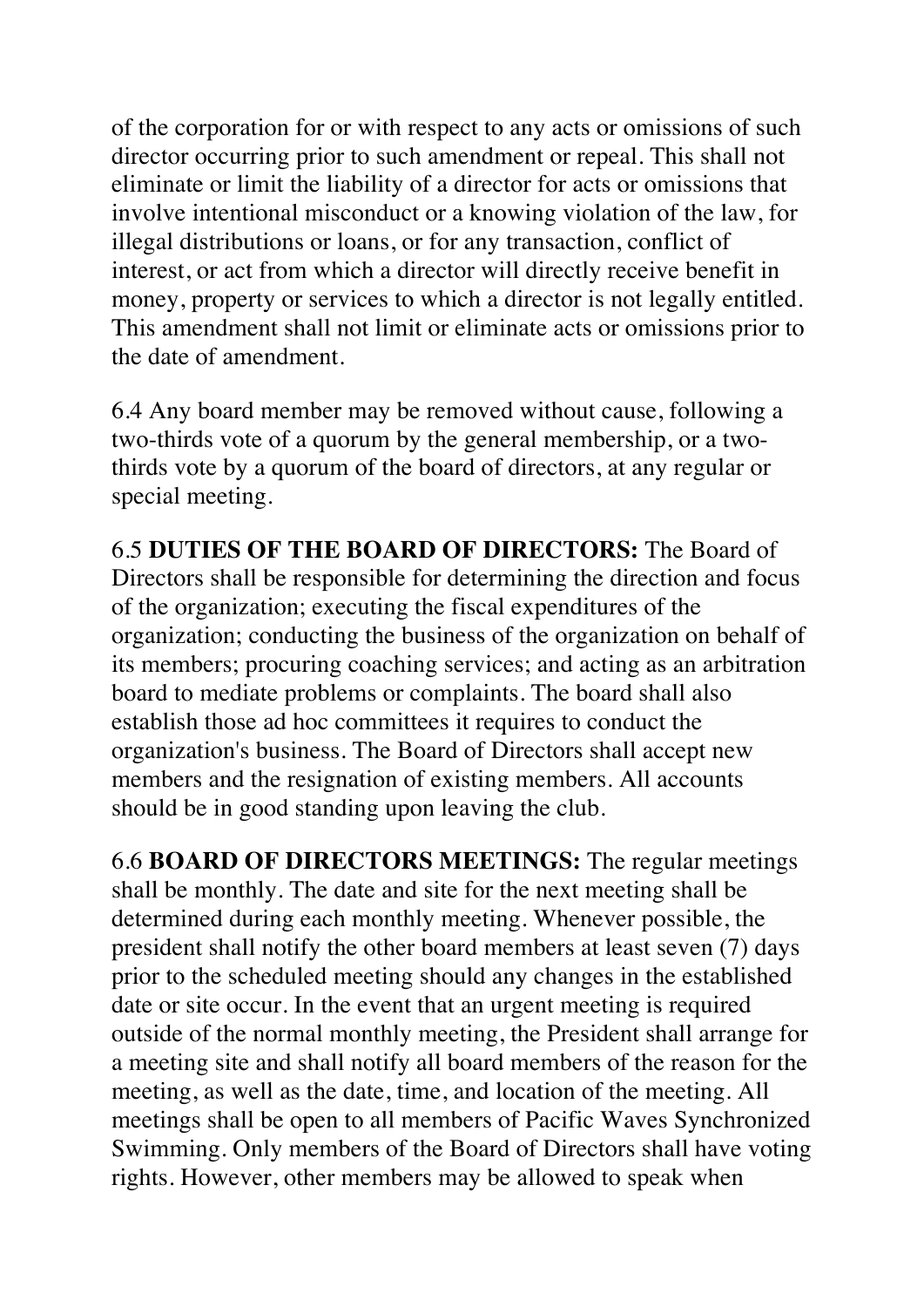recognized by the chair of the meeting.

6.7 **BOARD OF DIRECTORS VOTING**: Each member of the Board of Directors shall be entitled to one vote on each issue. A quorum shall be defined as fifty percent (50%) of the eligible voting members. Unless otherwise stated in the by-laws, a simple majority of any quorum shall decide the action on an issue. In the case of a tie, the issue shall be considered defeated. To conduct an e-mail vote, a ballot shall be sent to the voting membership stating exactly what is to be voted on and containing a clearly designated option to mark a vote. The subject line shall contain the term "ballot". E-mail voting shall only be allowed when a matter must be resolved prior to the next regularly scheduled board meeting.

#### 7. **BOARD OF DIRECTORS: ELECTIONS AND DUTIES**

7.1 **TERMS AND ELECTION METHOD**: The officers and at-large representatives of Pacific Waves Synchronized Swimming shall be elected by the general membership of Pacific Waves Synchronized Swimming to two year terms. The president, treasurer, and two atlarge representatives shall be elected in even numbered years. The secretary, vice president, and the other at-large representative shall be elected in odd numbered years. They shall be voted on by secret ballot with winners determined by a simple majority vote of the members casting ballots. Elections shall normally be held annually during September at a general membership meeting. The athlete representative shall be elected by a vote of the athlete members annually during September to a one-year term.

7.2 **NOMINATIONS:** A Nominations Committee consisting of at least three (3) individual members shall be appointed by the Board of Directors by August 1. Nominations shall also be accepted from the floor during the general membership meeting.

7.3 **PRESIDENT - DUTIES**: The president shall serve as chairperson at all the Board of Directors and general membership meetings with all the powers delegated to such a person as stated in Robert's Rules of Order. The president of Pacific Waves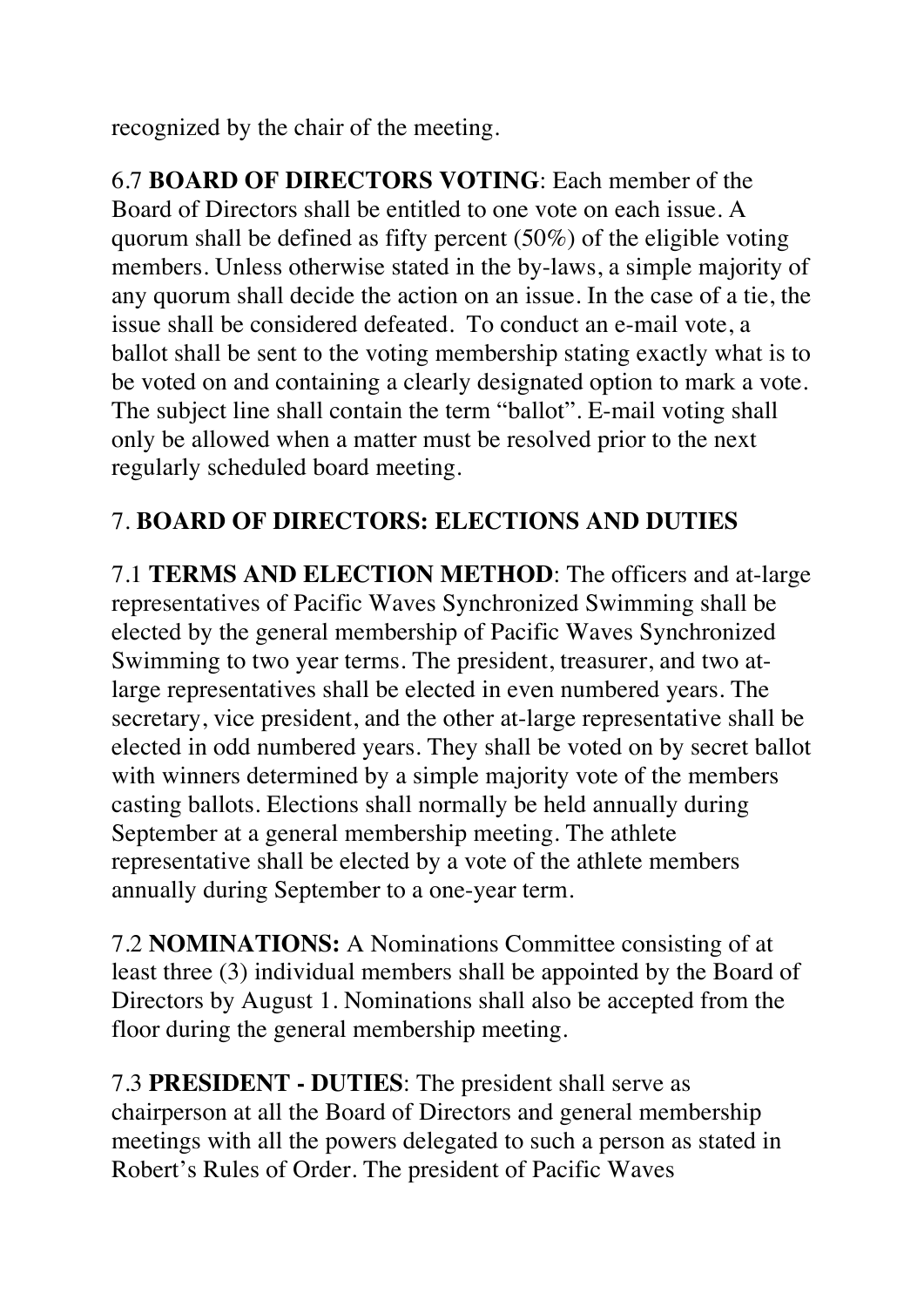Synchronized Swimming shall select the agenda, time, place and host of all monthly meetings. The president of Pacific Waves Synchronized Swimming or the president's delegate shall represent Pacific Waves Synchronized Swimming in all other meetings and shall have the authority of voting on behalf of Pacific Waves Synchronized Swimming at those meetings. The president or the president's representative shall be the contact person when dealing with outside agencies including USSSI. The president of Pacific Waves Synchronized Swimming holds signing authority at the bank and oversees the club operation in conjunction with the Board of Directors. The president shall have the fiscal authority of \$100.00, provided that the allocation maintains the intent of the by-laws. The President of Pacific Waves Synchronized Swimming is also empowered to promote and facilitate positive resolution of any conflicts between a specific swimmer, coach or parent alongside the Head Coach. This includes, but is not limited to, interviewing, hiring, and firing of coaches alongside the Head Coach and Vice-President. The president shall notify all the membership at least one week prior to any general membership meeting. The notice shall include time, place and agenda for the meeting.

7.4 **VICE PRESIDENT - DUTIES**: The vice president shall assume the chairmanship of the monthly meeting and general membership meetings if and when the president is unable to participate. The vice president of Pacific Waves Synchronized Swimming shall assume all responsibilities delegated to the office by the president, including the authority to vote on behalf of Pacific Waves Synchronized Swimming. The vice president assists the president and Head Coach in interviewing, hiring, and firing coaches. The vice president also holds signing authority on the club's bank account and assists in assignment, maintenance and support to the volunteer parent committees. The vice president may perform other such duties from time to time as prescribed and approved by the Board of Directors.

7.5 **SECRETARY - DUTIES**: The secretary shall prepare the minutes of each monthly Board of Directors meeting and retain a permanent file of the minutes. In addition, the secretary shall prepare copies of these minutes and arrange for them to be distributed to all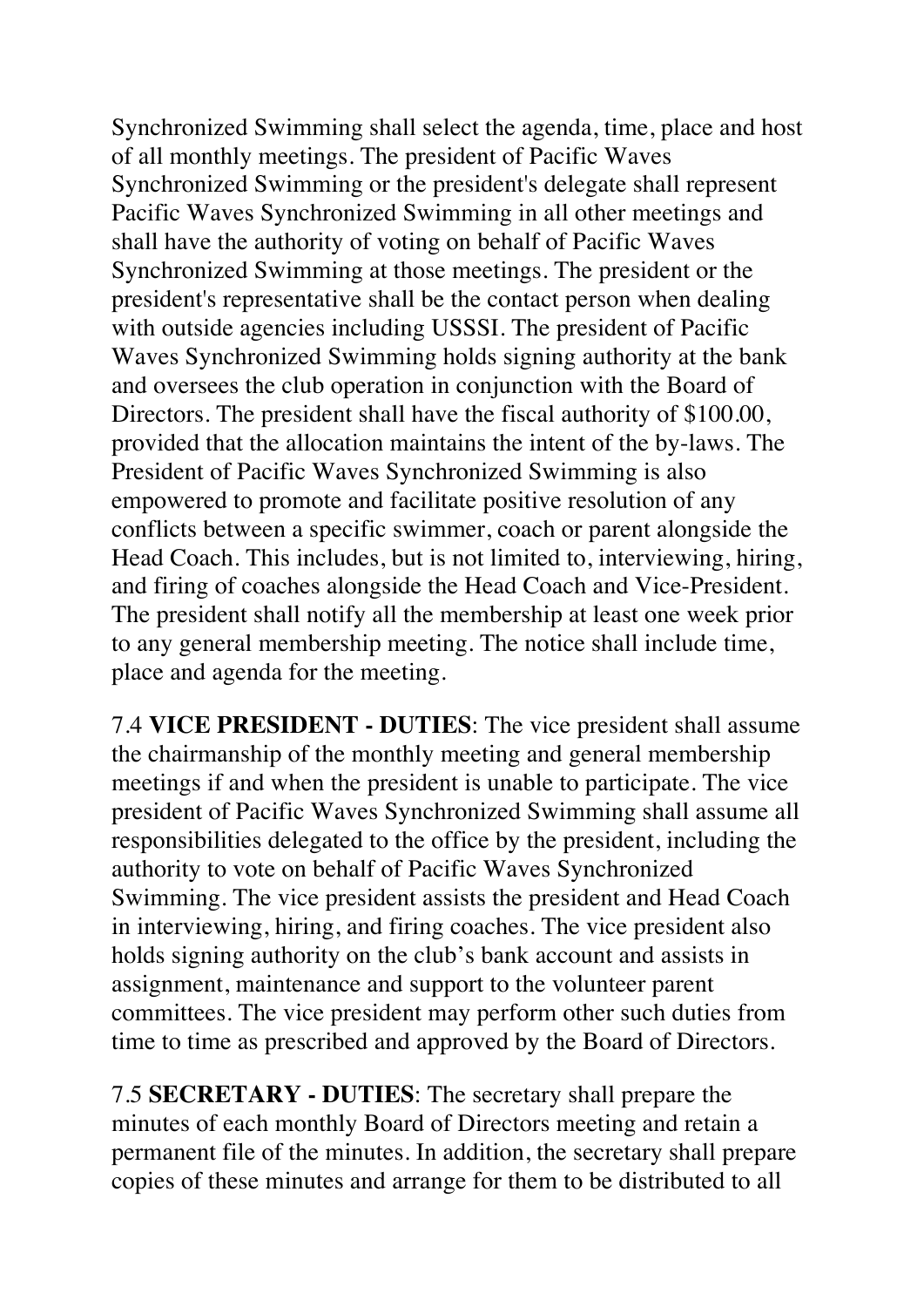members, no later than two weeks after each meeting. The secretary shall list all unfinished business from the previous minutes and present it to the president for action at the ensuing meeting. The secretary shall prepare all correspondence, notices, and invitations of Pacific Waves Synchronized Swimming as directed by the president. The secretary shall maintain a listing of all current policies as adopted under Article 11 of these by-laws. The secretary may perform other such duties from time to time as prescribed and approved by the Board of Directors.

7.6 **TREASURER - DUTIES**: The treasurer shall receive all monies and pay all bills approved by the Board of Directors. The treasurer shall be required to keep adequate records of all transactions enacted during the particular term of office and shall report at each meeting the progress of these transactions. The treasurer shall prepare a yearly budget proposal for consideration and approval by the Board of Directors. The budget shall include proposed expenditures, expected income and recommended fees. The treasurer shall have the fiscal authority of \$100.00, provided that the allocation maintains the intent of the by-laws. All expenditures over \$100.00 shall be processed by the treasurer, but only with a two-thirds majority of the Board of Directors attending the meeting in which a particular allocation is presented to the board. The treasurer shall serve as chair of the Finance Committee. The treasurer shall submit an annual report by April 1 to all club members. The treasurer shall prepare and submit appropriate tax forms for the State of Washington and the Federal Government as required by law. The treasurer can choose to enlist the assistance of a bookkeeper to share the workload with. In this case the 25% off swimmer's fee discount will be split between the two. The bookkeeper is not required to be a signer on the bank account nor is (s)he required to attend board meetings. The treasurer and bookkeeper may perform other such duties from time to time as prescribed and approved by the Board of Directors.

7.7 **AT-LARGE REPRESENTATIVES - DUTIES**: The at-large representatives shall be voting members of the Board of Directors. As such they are expected to participate in Board of Directors meetings.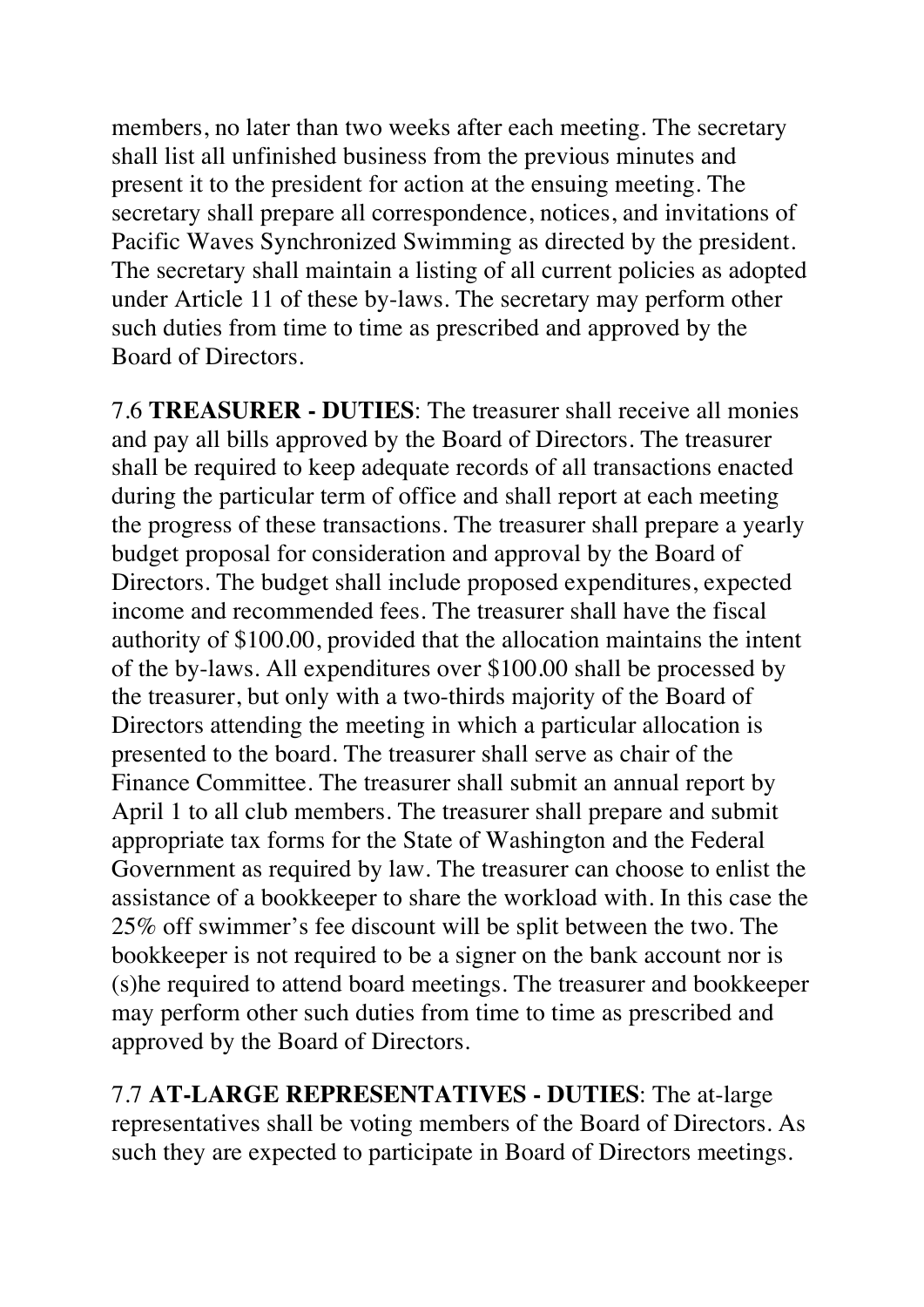#### 7.8 **ATHLETE REPRESENTATIVE(S)** - The athlete representative(s) shall be over the age of 14 and an active swimmer on a PWSS team.

# 7.9 **VACANCIES OF BOARD OF DIRECTORS**:

A vacancy in any position on the Board of Directors shall be filled in a manner prescribed below:

- a) Vacancies, with the exception of the President, shall be filled by appointment of the majority of the Board of Directors until the next regularly scheduled annual election. In no event, shall an interim board member appointed under this provision serve more than one year.
- b) A vacancy in the position of President shall be filled by a vote of the general membership at a special or regularly scheduled meeting.

#### 8. **PACIFIC WAVES SYNCHRONIZED SWIMMING COMMITTEES**

Both standing and ad hoc committees shall be established and staffed to carry out various aspects of the Pacific Waves Synchronized Swimming business under the direction of the Board of Directors. Each family shall be entitled to one vote on any issue on any committee.

8.1 **STANDING COMMITTEES:** The following shall be standing committees staffed by three (3) or more persons from the Pacific Waves Synchronized Swimming membership. Whenever practical, athlete members may be assigned to positions on these committees.

- Finance Committee
- Social Media and Marketing Committee

The responsibilities of the committees shall be as directed by the Board of Directors but shall include at least the following activities: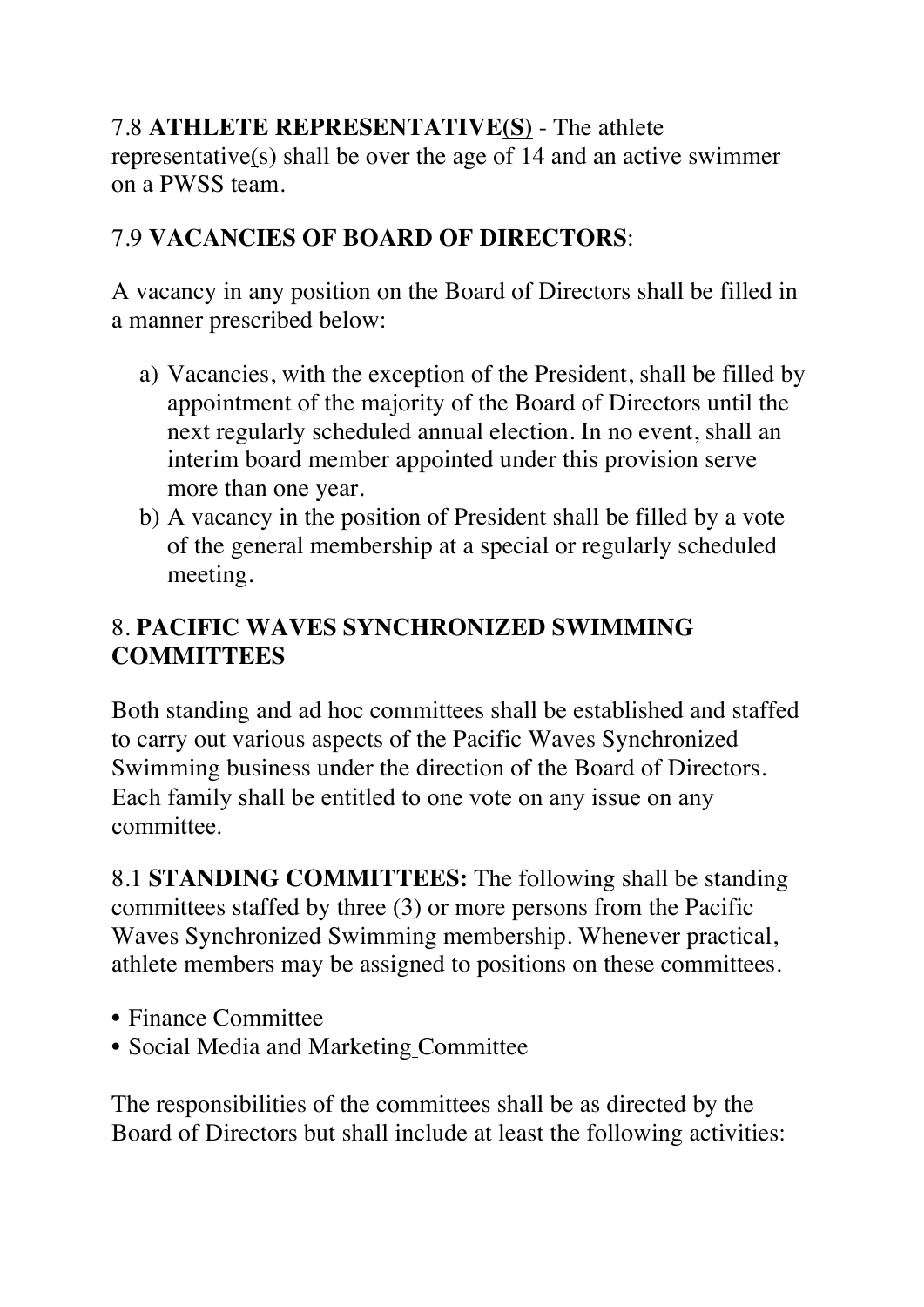• **FINANCE**- Budget proposals and cost/fee studies. The treasurer shall serve as chair of the Finance Committee. The Finance Committee shall present ideas for fund raising projects and may conduct the club's primary fund raising project/s. The Finance Committee shall keep detailed and accurate financial records of the primary fundraising project/s and temporarily maintain monies received from this/those project/s until they can be given to the treasurer. The Finance Committee shall also assists the Social Media and Marketing committee to ensure appropriate event advertisement.

Within the Finance Committee, the Fund raising Chairperson may additionally present optional fund raising projects for approval that will benefit the membership. The Fund raising Chairperson and organizers shall plan, conduct, keep detailed and accurate financial records of the fundraising projects and temporarily maintain monies received from those projects until they can be given to the treasurer.

• **SOCIAL MEDIA AND MARKETING**- To report newsworthy activities of Pacific Waves Synchronized Swimming to the appropriate various media and to encourage the coverage of Pacific Waves Synchronized Swimming events and the organization itself through the media in whatever ways possible.

8.2 **AD HOC COMMITTEES**: Ad Hoc Committees shall be established by the Board of Directors as necessary to conduct Pacific Waves Synchronized Swimming business, including but not limited to, recommending updates to the handbook, recommending revisions to the bylaws, planning of events etc. A nomination committee shall be appointed per Article 7.2.

#### 9. **GENERAL MEMBERSHIP MEETINGS**

9.1 There shall be a general membership meeting held at least biannually or more frequently if deemed necessary by the Board of Directors. All members shall be notified in writing of purpose, date,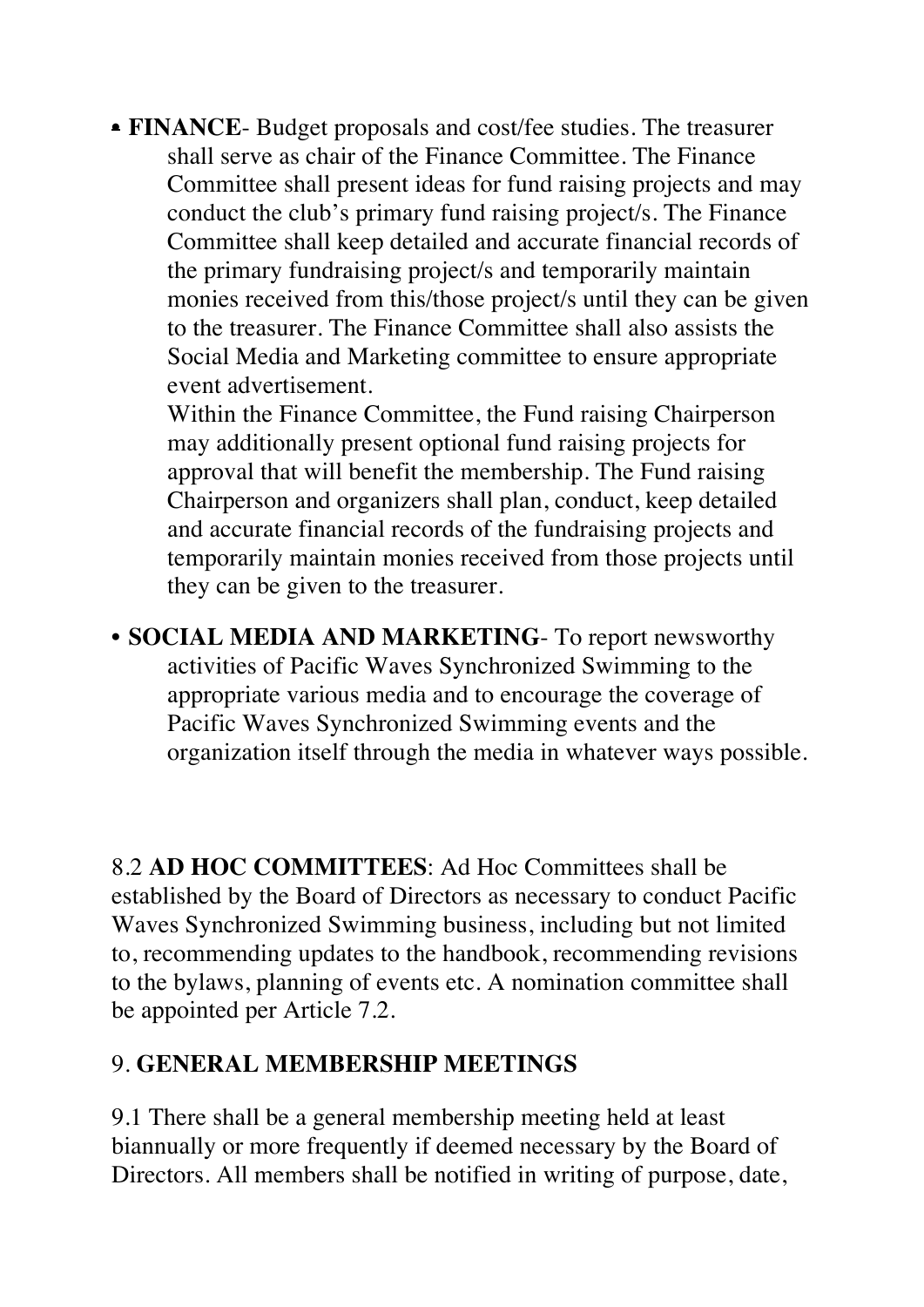time, and location of such meetings at least a week in advance. Special meetings may be called upon the request in writing of seven members. A quorum shall be those attending any meeting for which proper notice has been given.

9.2 Each family shall be entitled to one vote on any issue.

# 10. **DISSOLUTION OF PACIFIC WAVES SYNCHRONIZED SWIMMING**

10.1 Dissolution of Pacific Waves Synchronized Swimming can be effected by a majority vote taken at a general membership meeting acting on a recommendation of two-thirds of the Board of Directors. Dissolution shall be in accordance with Article 4.3 of the by-laws.

# 11. **STANDING POLICIES**

11.1 Standing Policies established under these by-laws and designated as such at the time of approval shall be maintained in a separate list and shall be binding until such time as they are amended or repealed. The Board of Directors may propose such policies, but the policies must be approved by a majority vote at a general membership meeting and shall be included in the Pacific Waves Synchronized Swimming Handbook.

# 12. **BY-LAWS APPROVAL AND AMENDMENTS**

12.1 By-laws may be altered, amended, or repealed as the purpose of Pacific Waves Synchronized Swimming may from time to time require, by the affirmative vote of a two-thirds majority of the members in attendance at a general membership meeting called for the purpose of by-laws amendment. The general membership shall be notified in writing of purpose, date, time, and location of such a meeting at least a week in advance.

# **13. COACHES' RESPONSIBILITIES AND CODE OF CONDUCT**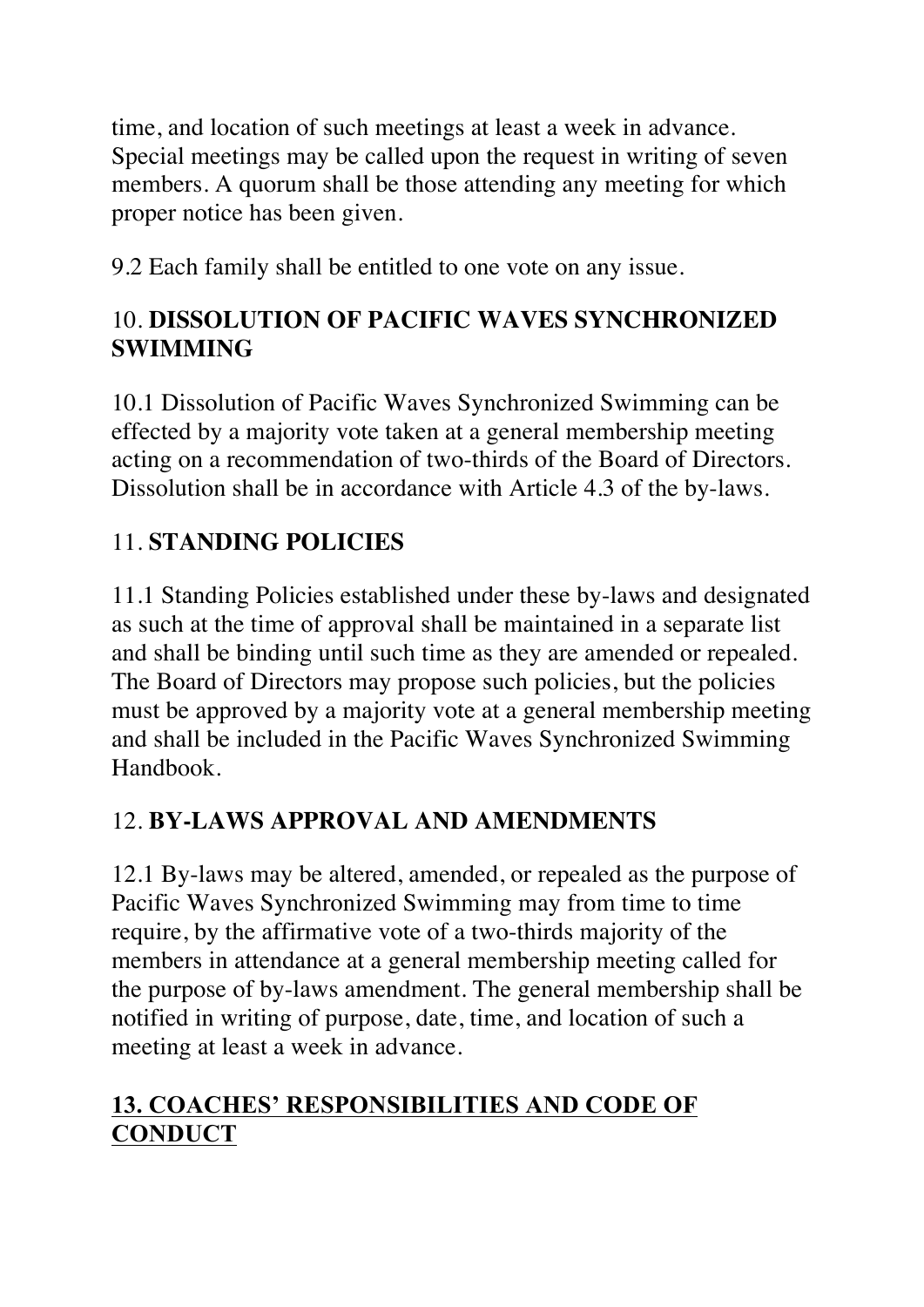13.1 The Coach is available to answer questions related to your swimmer's training and preparation, or regarding the sport of synchronized swimming, except during practices. The Coach has a number of responsibilities, including but not limited to, in overseeing training and preparation, which include the following:

- Physical training and conditioning
- Teaching basic and advanced skills
- Teaching and coaching figures
- Music selection and preparation
- Planning and implementing synchronized swimming practices.
- Team and extra-routine selection via trials
- Designing choreography and developing routines
- Coaching mental preparation, including stress management for swimmers during competitions
- Giving feedback, encouragement, and support to swimmers
- Revising of routines as necessary
- Competition simulation and preparation
- Attending all competitions in which their team members are participating
- Traveling with the team for out-of-town meets
- Preparing practices and finding a substitute coach for any absences
- Setting goals with swimmers
- Acting as liaison between judges and swimmers
- Knowing the policy/procedure manual for coaches.

#### 13.2 COACH CODE OF CONDUCT:

The coach is expected to:

- Perform tasks with honesty, integrity, and enthusiasm
- Provide a positive learning environment for all swimmers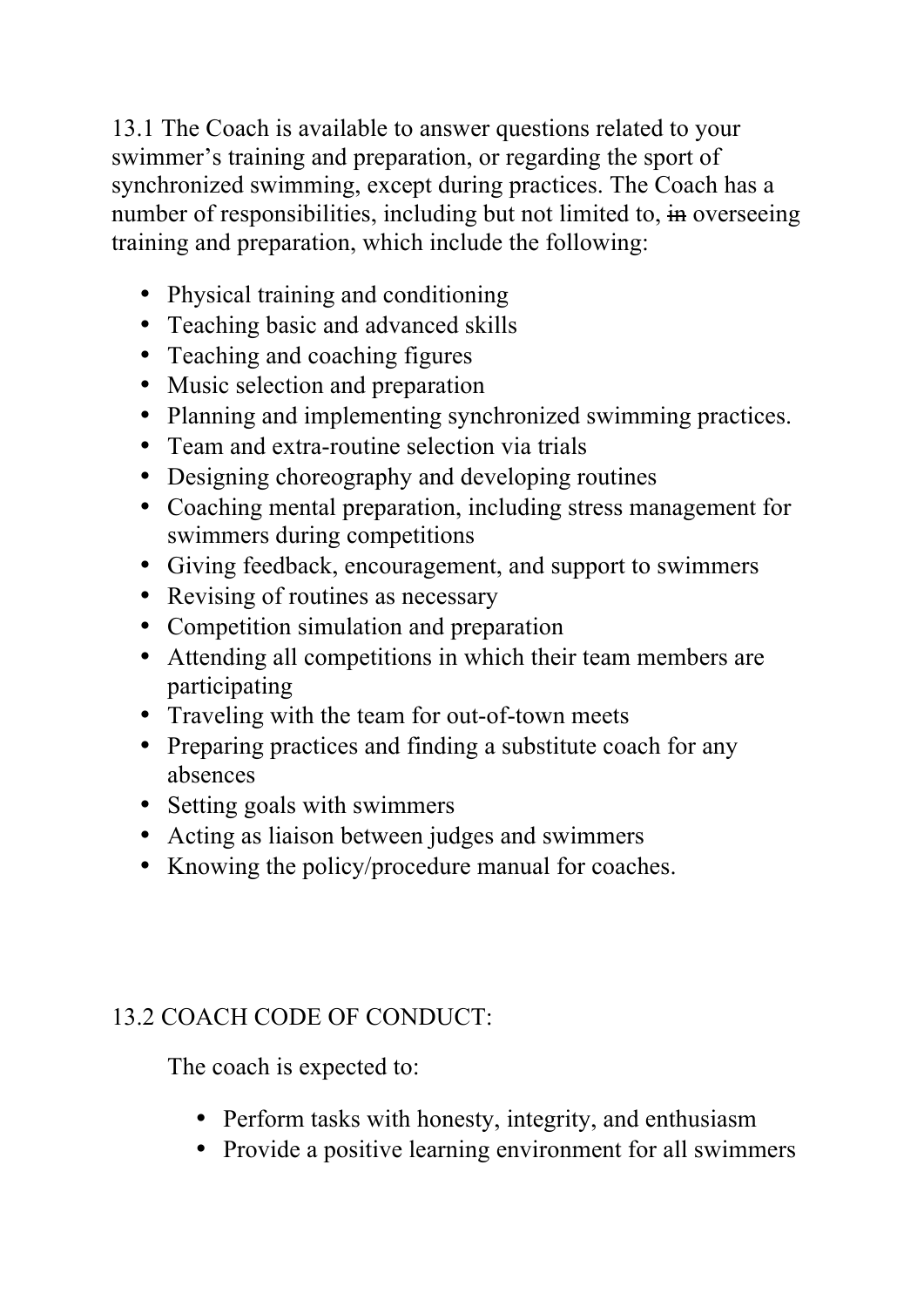- Be committed to continuous professional development, and upgrade coaching skills as opportunities arise
- Strive to encourage the best within the capabilities and ambitions of each swimmer
- Communicate any problems or concerns to the Head Coach

#### 13.3 ROLE OF HEAD COACH:

The Head Coach position may be shared or held by one individual. The individual(s) fulfilling this role will have substantial experience within the synchronized swimming community, preferably within Pacific Waves Synchronized Swimming. Should a vacancy in the position of Head Coach arise, candidates for the position will be sourced, approached, and interviewed by the President and Vice President and findings presented to the Board of Directors. The final selection of the Head Coach will be determined by a majority vote of the Board of Directors.

The responsibilities of the Head Coach(es) shall include, but not be limited to the following:

- Coordinate practice schedules, arrange pool rentals and complete meet entries as well as budgeting and pool selection/coordination in conjunction with the Board of **Directors**
- Provide leadership to other coaches through both scheduled and informal on-deck interaction
- Hold bi-monthly coaches' meetings to determine and address coach, individual, and club needs on an ongoing basis during the year
- Consult with and present recommendations to the President (and/or other Executive members when appropriate) in selecting new coaches
- Be the second line of contact for swimmer/parents and Coach in cases of unresolved issues (first line of contact will be directly between the swimmer/parent and the team coach)